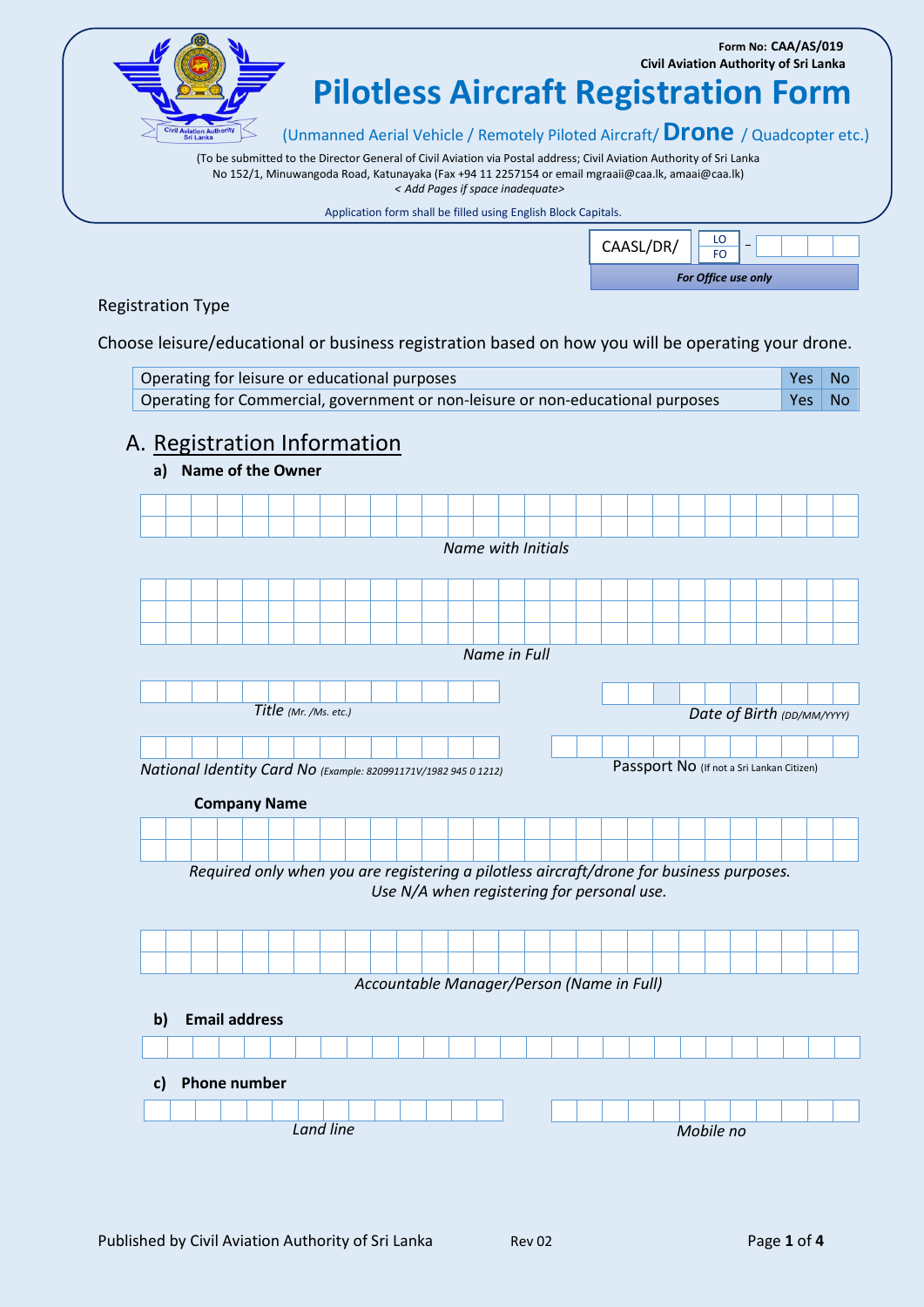| $\mathsf{d}$               |  |     |  | <b>Permanent address</b> |  |                            |  |  |                                                     |  |  |  |                  |  |      |                                                                                         |  |         |                            |  |  |  |
|----------------------------|--|-----|--|--------------------------|--|----------------------------|--|--|-----------------------------------------------------|--|--|--|------------------|--|------|-----------------------------------------------------------------------------------------|--|---------|----------------------------|--|--|--|
|                            |  |     |  |                          |  |                            |  |  |                                                     |  |  |  |                  |  |      |                                                                                         |  |         |                            |  |  |  |
|                            |  |     |  |                          |  |                            |  |  |                                                     |  |  |  |                  |  |      |                                                                                         |  |         |                            |  |  |  |
|                            |  |     |  |                          |  |                            |  |  |                                                     |  |  |  |                  |  |      |                                                                                         |  |         |                            |  |  |  |
|                            |  |     |  |                          |  |                            |  |  |                                                     |  |  |  |                  |  |      |                                                                                         |  |         |                            |  |  |  |
|                            |  |     |  |                          |  |                            |  |  |                                                     |  |  |  |                  |  |      |                                                                                         |  |         |                            |  |  |  |
|                            |  |     |  |                          |  |                            |  |  |                                                     |  |  |  | City             |  |      |                                                                                         |  |         |                            |  |  |  |
|                            |  |     |  |                          |  |                            |  |  |                                                     |  |  |  |                  |  |      |                                                                                         |  |         |                            |  |  |  |
|                            |  |     |  |                          |  |                            |  |  |                                                     |  |  |  | Province / State |  |      |                                                                                         |  |         |                            |  |  |  |
|                            |  |     |  |                          |  |                            |  |  |                                                     |  |  |  |                  |  |      |                                                                                         |  |         |                            |  |  |  |
|                            |  |     |  |                          |  |                            |  |  |                                                     |  |  |  |                  |  |      |                                                                                         |  |         |                            |  |  |  |
| Zip/Postal Code<br>Country |  |     |  |                          |  |                            |  |  |                                                     |  |  |  |                  |  |      |                                                                                         |  |         |                            |  |  |  |
|                            |  |     |  |                          |  |                            |  |  |                                                     |  |  |  |                  |  |      |                                                                                         |  |         |                            |  |  |  |
| e)                         |  |     |  |                          |  |                            |  |  | <b>Postal address (If Different From Above)</b>     |  |  |  |                  |  |      |                                                                                         |  |         |                            |  |  |  |
|                            |  |     |  |                          |  |                            |  |  |                                                     |  |  |  |                  |  |      |                                                                                         |  |         |                            |  |  |  |
|                            |  |     |  |                          |  |                            |  |  |                                                     |  |  |  |                  |  |      |                                                                                         |  |         |                            |  |  |  |
|                            |  |     |  |                          |  |                            |  |  |                                                     |  |  |  |                  |  |      |                                                                                         |  |         |                            |  |  |  |
|                            |  |     |  |                          |  |                            |  |  |                                                     |  |  |  |                  |  |      |                                                                                         |  |         |                            |  |  |  |
|                            |  |     |  |                          |  |                            |  |  |                                                     |  |  |  |                  |  |      |                                                                                         |  |         |                            |  |  |  |
|                            |  |     |  |                          |  |                            |  |  |                                                     |  |  |  | City             |  |      |                                                                                         |  |         |                            |  |  |  |
|                            |  |     |  |                          |  |                            |  |  |                                                     |  |  |  |                  |  |      |                                                                                         |  |         |                            |  |  |  |
|                            |  |     |  |                          |  |                            |  |  |                                                     |  |  |  | Province / State |  |      |                                                                                         |  |         |                            |  |  |  |
|                            |  |     |  |                          |  |                            |  |  |                                                     |  |  |  |                  |  |      |                                                                                         |  |         |                            |  |  |  |
|                            |  |     |  |                          |  |                            |  |  |                                                     |  |  |  |                  |  |      |                                                                                         |  |         |                            |  |  |  |
|                            |  |     |  | Zip/Postal Code          |  |                            |  |  |                                                     |  |  |  |                  |  |      |                                                                                         |  | Country |                            |  |  |  |
|                            |  |     |  |                          |  |                            |  |  | B. Pilotless Aircraft/Drone Information             |  |  |  |                  |  |      |                                                                                         |  |         |                            |  |  |  |
|                            |  |     |  |                          |  |                            |  |  |                                                     |  |  |  |                  |  |      |                                                                                         |  |         |                            |  |  |  |
| a)                         |  |     |  |                          |  |                            |  |  | <b>Pilotless Aircraft/Drone Manufacturer</b>        |  |  |  |                  |  |      |                                                                                         |  |         |                            |  |  |  |
|                            |  |     |  |                          |  |                            |  |  |                                                     |  |  |  |                  |  |      |                                                                                         |  |         |                            |  |  |  |
|                            |  |     |  |                          |  | Example. DJI, Parrot, etc. |  |  |                                                     |  |  |  |                  |  |      |                                                                                         |  |         |                            |  |  |  |
| $\mathbf{b}$               |  |     |  |                          |  |                            |  |  | <b>Pilotless Aircraft/Drone Model</b>               |  |  |  |                  |  |      |                                                                                         |  |         |                            |  |  |  |
|                            |  |     |  |                          |  |                            |  |  | Example. Phantom 4 Pro, Phantom 3, Mavic Pro etc.   |  |  |  |                  |  |      |                                                                                         |  |         |                            |  |  |  |
| c)                         |  |     |  |                          |  |                            |  |  | <b>Pilotless Aircraft/Drone Craft Serial Number</b> |  |  |  |                  |  |      |                                                                                         |  |         |                            |  |  |  |
|                            |  |     |  |                          |  |                            |  |  |                                                     |  |  |  |                  |  |      |                                                                                         |  |         |                            |  |  |  |
|                            |  |     |  |                          |  |                            |  |  | Example. P5AUDJ430101CF, 07DJD7A0C10889             |  |  |  |                  |  |      | Serial Number (S/N) can usually be found on or inside battery compartment or drone box. |  |         |                            |  |  |  |
|                            |  |     |  |                          |  |                            |  |  |                                                     |  |  |  |                  |  |      |                                                                                         |  |         |                            |  |  |  |
| $\mathsf{d}$               |  |     |  |                          |  |                            |  |  | <b>Pilotless Aircraft/Drone Weight</b>              |  |  |  |                  |  |      |                                                                                         |  |         |                            |  |  |  |
|                            |  |     |  |                          |  |                            |  |  | Weight (Including battery & Propellers)             |  |  |  |                  |  |      |                                                                                         |  |         | Weight (excluding battery) |  |  |  |
|                            |  |     |  |                          |  |                            |  |  |                                                     |  |  |  |                  |  |      |                                                                                         |  |         |                            |  |  |  |
| e)                         |  |     |  |                          |  |                            |  |  | <b>Diagonal Size (excluding propellers)</b>         |  |  |  |                  |  |      |                                                                                         |  |         |                            |  |  |  |
|                            |  |     |  |                          |  |                            |  |  |                                                     |  |  |  |                  |  |      |                                                                                         |  |         |                            |  |  |  |
| f)                         |  | (i) |  | <b>Max Ascent speed</b>  |  |                            |  |  |                                                     |  |  |  |                  |  | (ii) | <b>Max Descent speed</b>                                                                |  |         |                            |  |  |  |
|                            |  |     |  |                          |  |                            |  |  |                                                     |  |  |  |                  |  |      |                                                                                         |  |         |                            |  |  |  |
|                            |  |     |  |                          |  |                            |  |  |                                                     |  |  |  |                  |  |      |                                                                                         |  |         |                            |  |  |  |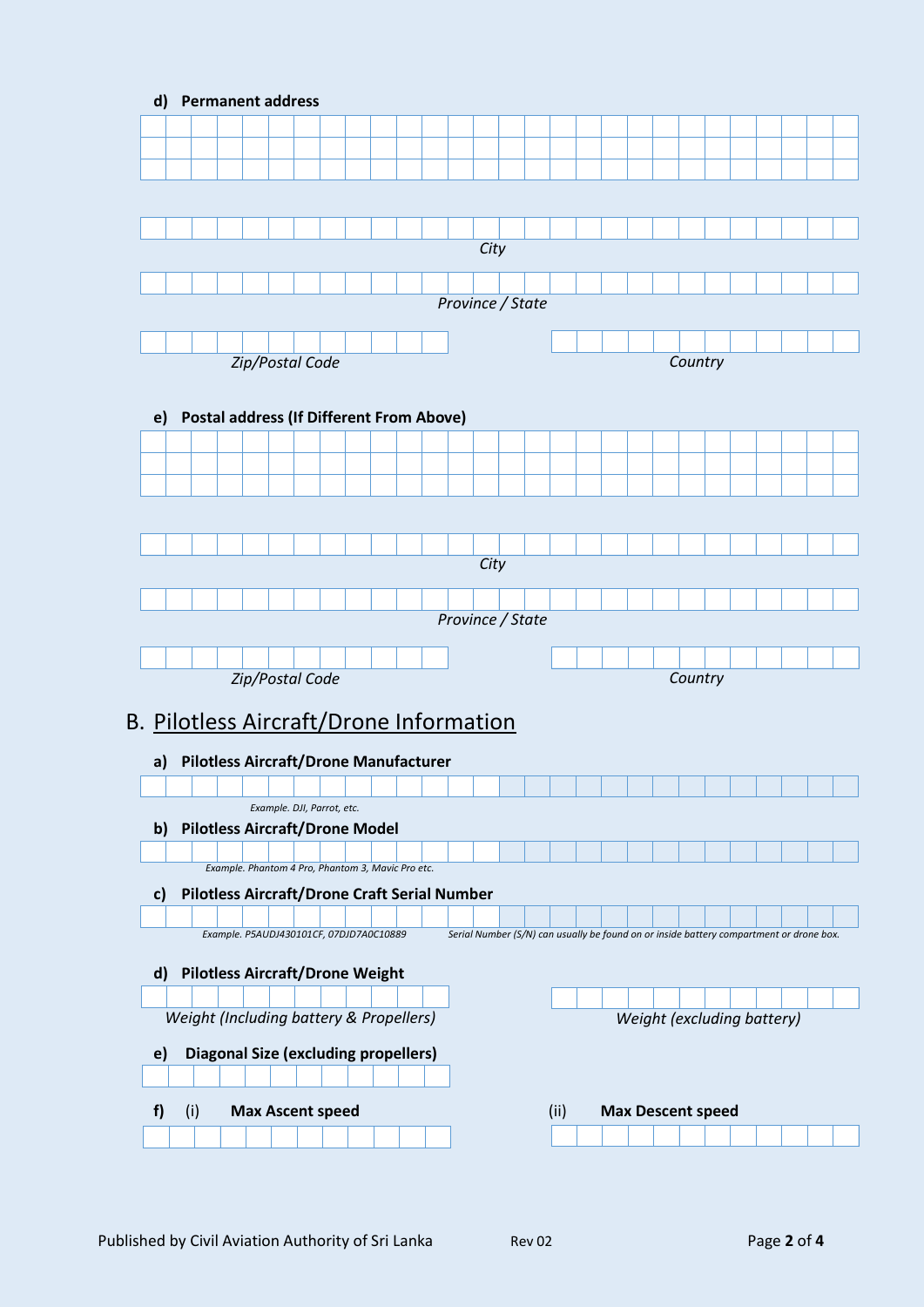

#### **l) Battery**

- i. Capacity
- ii. Voltage
- iii. Battery type
- iv. Energy
- v. Net weight
- vi. Operating temperature
- vii. Max charging power

### **m) Remote controller**

- i. Operating frequency
- ii. Max transmission distan
- iii. Operating temperature
- iv. Battery
- v. Transmitter power (EIRP)
- vi. Operating voltage

## C. Pilotless Aircraft/Drone Purchase Information



Details of the Import/Purchase

i. Merchant/Shipper ii. Purchaser/Consignee iii. Purchased Date iv. Imported/Cleared Date Photograph of your Drone (Front view) Photograph of your Drone Craft Serial No

Published by Civil Aviation Authority of Sri Lanka Rev 02 Page 3 of 4